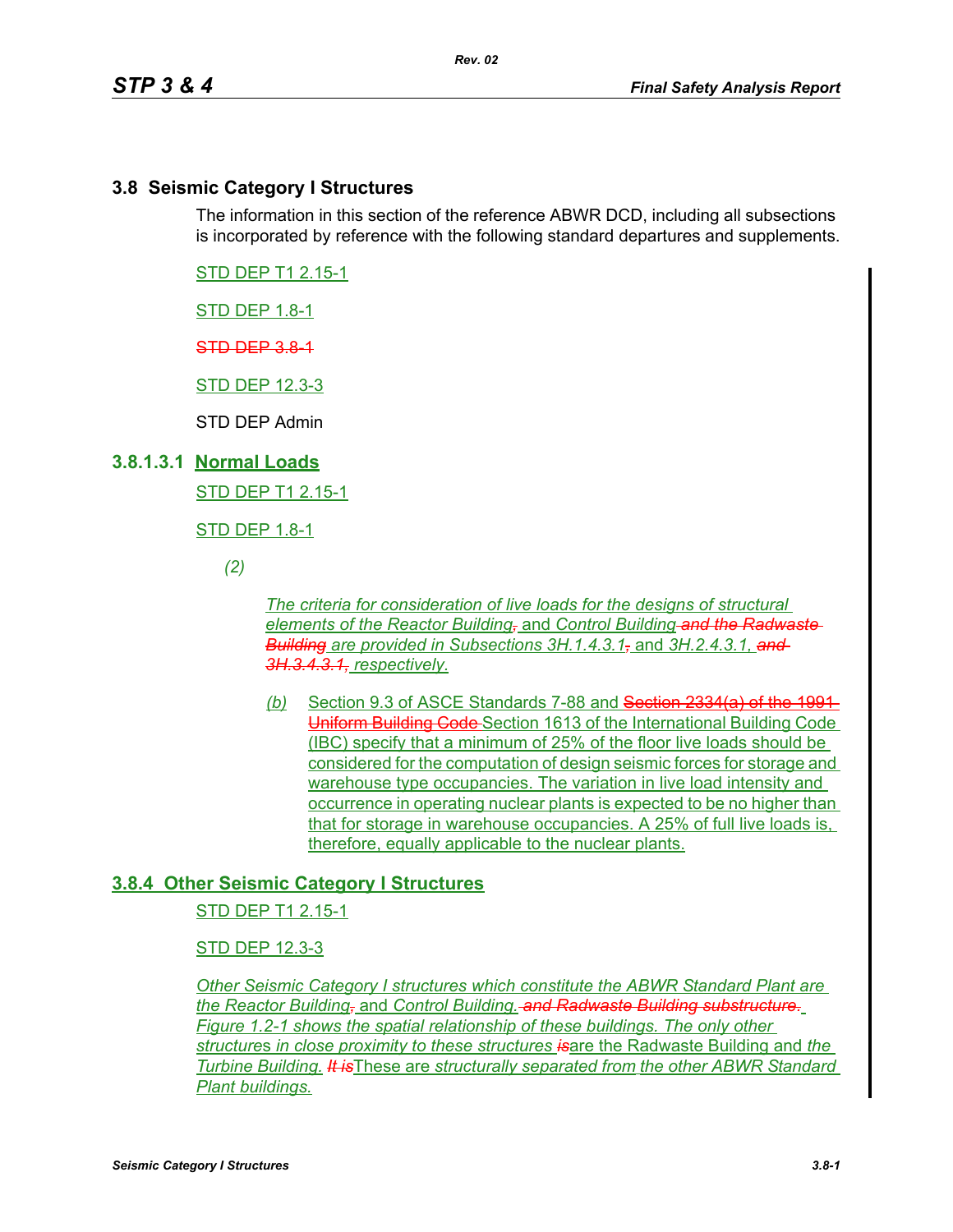*The R/B, steam tunnel, Residual Heat Removal (RHR) System, Reactor Water Cleanup (CUW) System, and Reactor Core Isolation Cooling (RCIC) System rooms are designed to handle the consequences of high-energy pipe breaks. The RHR, RCIC, and CUW rooms are designed for differential compartment pressures, with the associated temperature rise and jet force. Steam generated in the RHR compartment from the postulated pipe break exits to the steam tunnel through blowout panels.The steam tunnel is vented to the Turbine Building (T/B) through the seismic interface restraint structure (SIRS). The steam tunnel, which contains several pipelines (e.g., main steam, feedwater, RHR), is also designed for a compartment differential pressure with the associated temperature changes and jet force.*

### **3.8.4.1.3 Radwaste Building Substructure** (Not Used)

#### STD DEP T1 2.15-1

STD DEP 3.8-1

*The Radwaste Building (RWB) Substructure is shown in Section 1.2.*

*The Radwaste Building is a reinforced concrete structure 60.4 66.2m by 41.2 38.8m and a height of 29.5 27.4m from the top of the basemat. The building consists of a below grade substructure consisting of walls (1.2m thick) and slabs of reinforced concrete forming a rigid box structure which serves as a container to hold radioactive waste in case of an accident. This substructure is located below grade to increase shielding capability and to maximize safety. It is supported on a separate foundation mat whose top is 13.7m below grade. In addition, a reinforced concrete superstructure*

*15.7 13.4m high extends above grade floor level and houses the balance of the radwaste equipment.*

*The RWB Substructure houses the high and low conductivity tanks, clean up phase sperarators, spent resin storage tanks, a concentrated waste storage tank, distillate tank and associated filters, and pumps for the radioactive liquid and solid waste treatment systems.*

*Although the radwaste superstructure is not a Seismic Category I structure, its major structural concrete walls, slabs, columns and roof are designed to resist Seismic Category I loads.*

*The summary report for the readwaste building is in Section 3H.3. This report contains a description of radwaste building, the loads, load combinations, reinforcement stresses, and concrete stresses at locations of interest. In addition, the report contains reinforcement details for the basement, seismic walls, and floors.*

### **3.8.4.2.3 Radwaste Building Substructure** (Not Used)

#### STD DEP T1 2.15-1

STD DEP Admin (Subsection is inconsistent with 3H.3)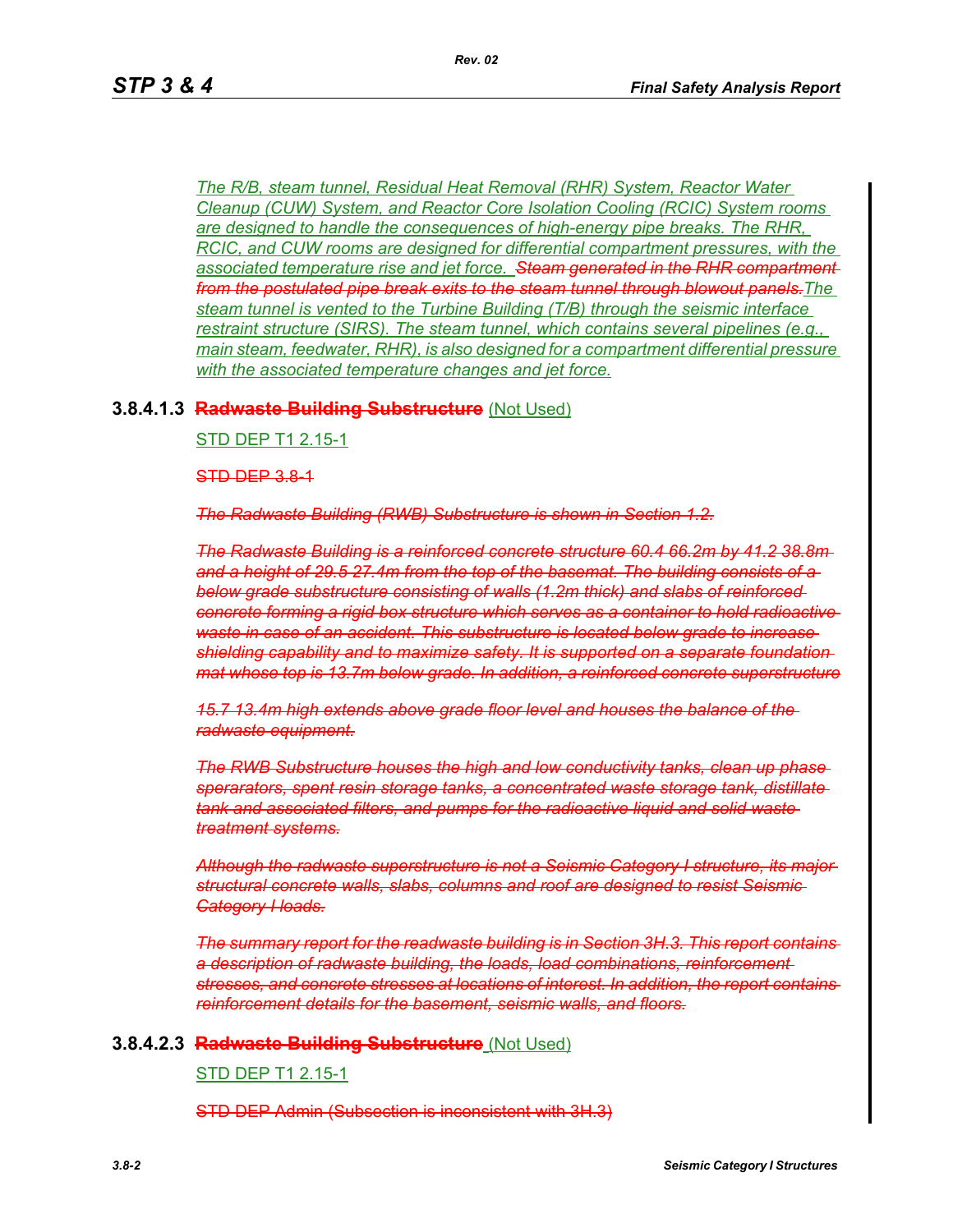*[The RWB Substructure shall be designed using the same codes and standards as the reactor building. Refer to Subsection 3.8.4.2.1 for a complete list.]\**

*In addition, the non-Seismic Category 1 I reinforced concrete portion of the superstructure is designed according to the seismic provisions of the uniform building code* to resist Seismic Category 1 I loads.

### **3.8.4.3.2 Control Building and Radwaste Building Substructure**

#### STD DEP T1 2.15-1

### **3.8.4.4.1 Reactor Building, and Control Building, and Radwaste Building Substructure**

STD DEP T1 2.15-1

*[The Reactor Building,*and *Control Building and Radwaste Building Substructure will be designed in accordance with ACI-349 for concrete structures and ANSI/AISC-N690 specification for steel structures.]\** 

*The Reactor Building,*and *Control Building. and Radwaste Building Substructure are analyzed using the computer codes listed in Appendix 3C.* 

*The foundation for Category I structures is contained in the summary reports for their respective buildings. The reactor building foundations is contained in Section 3H.1,* and the control building foundation is in Section 3H.2.<del>, and the radwaste building</del> *foundation is in Section 3H.3. This summary report contains a section detailing safety factors against sliding, over turning, and floatation.*

#### **3.8.4.5.3 Radwaste Building Substructure** (Not Used)

STD DEP T1 2.15-1

STD DEP Admin

*[Structural acceptance criteria are defined in ANSI/AISC-N690 and ACI 349 Codes.]\* In no case does the allowable stress exceed 0.9Fy where Fy is the minimum specified yield stress. The design criteria preclude excessive deformation of the Reactor* Radwaste *Building. The clearances between adjacent buildings are sufficient to prevent impact during a seismic event.*

### **3.8.5.1 Description of the Foundations**

STD DEP T1 2.15-1

#### STD DEP 3.8-1

*The Radwaste Building foundation is a rectangular reinforced concrete mat 60.4* 66.2*m by 41.2* 38.8*m and 2.5m thick. The top of the Radwaste Building mat is 13.5m* 13.7m *below grade. The foundation mat is constructed of cast-in-place conventionally reinforced concrete. It supports the Radwaste Building structure.*